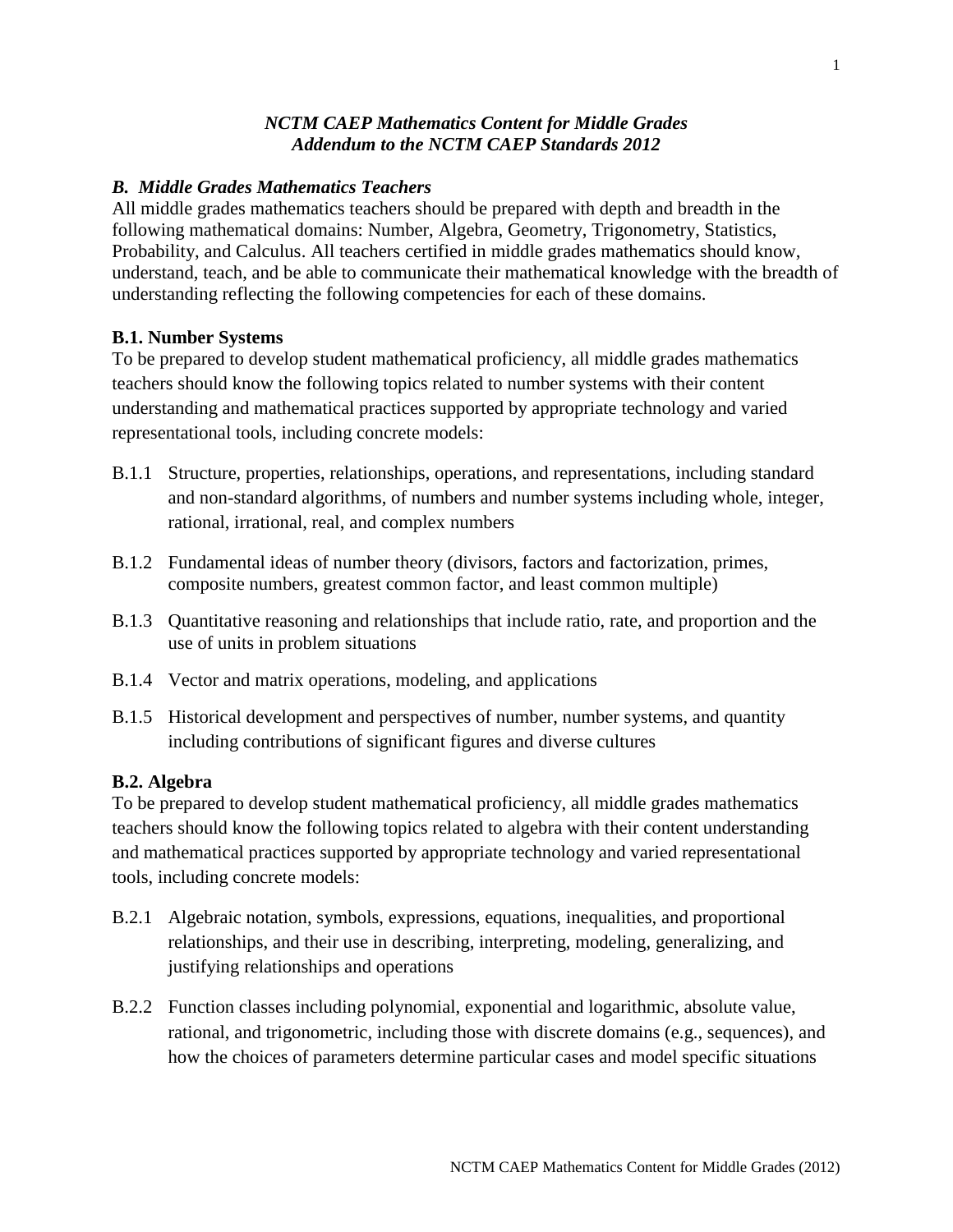- B.2.3 Functional representations (tables, graphs, equations, descriptions, recursive definitions, and finite differences), characteristics (e.g., zeros, intervals of increase or decrease, extrema, average rates of change, domain and range, and end behavior), and notations as a means to describe, reason, interpret, and analyze relationships and to build new functions
- B.2.4 Patterns of change in linear, quadratic, polynomial, and exponential functions and in proportional and inversely proportional relationships and types of real-world relationships these functions can model
- B.2.5 Historical development and perspectives of algebra including contributions of significant figures and diverse cultures

## **B.3. Geometry and Trigonometry**

To be prepared to develop student mathematical proficiency, all middle grades mathematics teachers should know the following topics related to geometry and trigonometry with their content understanding and mathematical practices supported by appropriate technology and varied representational tools, including concrete models:

- B.3.1 Core concepts and principles of Euclidean geometry in two and three dimensions and two-dimensional non-Euclidean geometries
- B.3.2 Transformations including dilations, translations, rotations, reflections, glide reflections; compositions of transformations; and the expression of symmetry in terms of transformations
- B.3.3 Congruence, similarity and scaling, and their development and expression in terms of transformations
- B.3.4 Right triangles and trigonometry
- B.3.5 Application of periodic phenomena and trigonometric identities
- B.3.6 Identification, classification into categories, visualization, and representation of two- and three-dimensional objects (triangles, quadrilaterals, regular polygons, prisms, pyramids, cones, cylinders, and spheres)
- B.3.7 Formula rationale and derivation (perimeter, area, surface area, and volume) of two- and three-dimensional objects (triangles, quadrilaterals, regular polygons, rectangular prisms, pyramids, cones, cylinders, and spheres), with attention to units, unit comparison, and the iteration, additivity, and invariance related to measurements
- B.3.8 Geometric constructions, axiomatic reasoning, and proof
- B.3.9 Analytic and coordinate geometry including algebraic proofs (e.g., the Pythagorean Theorem and its converse) and equations of lines and planes